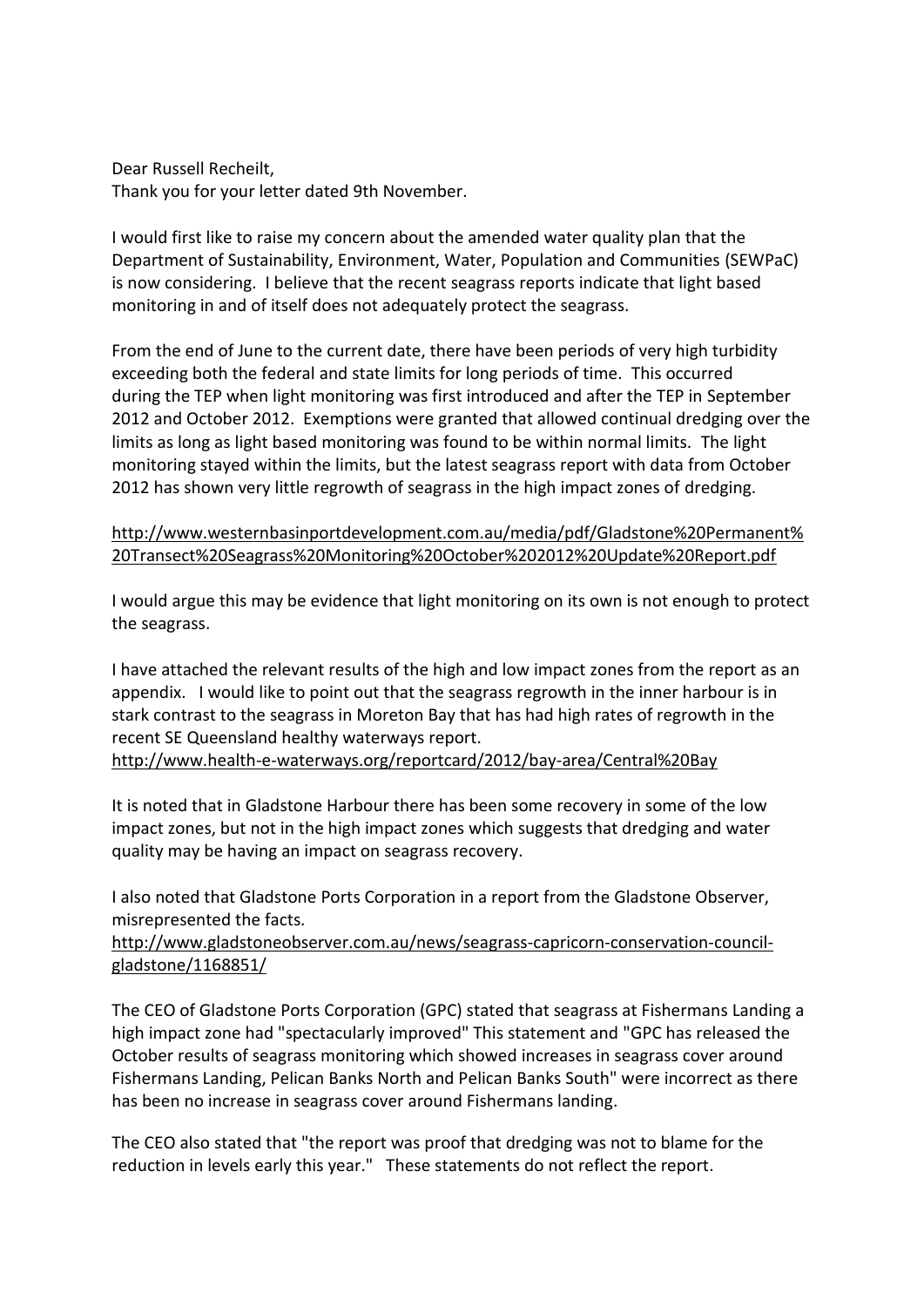The rules that the state (EHP) currently enforce allow the Ports to dredge over the turbidity limits in the inner harbour and get an exemption if the light monitoring is within normal limits. This is despite less than 1% cover and very poor regrowth at most inner harbour sites.

I want to ensure that the Gladstone Ports does not misrepresent the facts of the report to GBRMPA as it has to the readers of the Gladstone Observer newspaper. Save the Reef believes the Gladstone Observer article should have reported. "Most of the seagrass in the inner harbour is dead. The Ports haven't fixed the turbidity problem after the TEP. They dredged over the limits in the TEP and continue to be allowed to dredge over the limits because the light monitors on top of the dead seagrass suggest the seagrass should be able to regrow even though this regrowth hasn't occurred."

I have had discussions with seagrass experts who have stated that in the Northern Territory a current dredging project dredges during the wet season but then gives the seagrass clean water (clarity) during known growth periods to allow the seagrass to regrow. Save the Reef would like to know if GBRMPA has considered this option.

It is possible clear water may assist in improving regrowth particularly after high sediments loads as in floods or dredging. It is possible that other factors associated with high turbidity may be affecting seagrass. This could include toxins such as heavy metals. It is noted that heavy metals found in the sediment by CSIRO including arsenic, aluminium and copper and that these total metals have been associated with high turbidity. Leonie Anderson has shown that seagrass in Gladstone harbour near dredging was found to have significantly higher levels of arsenic and aluminium. This is expanded after the letter as an appendix.

Save the Reef acknowledges there is a requirement to implement a move from turbidity based trigger levels to light based trigger levels. Save the Reef suggests it may be preferable to maintain the turbidity limits and introduce light monitoring and require both to be compliant initially, until evidence that light based monitoring can ensure better environmental outcomes than turbidity based readings. It does not have to be one or the other it can be both. The EHP exemptions that allowed dredging above the turbidity limits due to light monitoring may have led to harm. It is suggested that this is clarified by research. It may be that research demonstrates that both turbidity limits and light monitoring are required to protect the seagrass. We would suggest that GBRMPA may consider also allowing a period of clarity to allow the seagrass to recover.

Save the Reef would ask GBRMPA to urge SEWPaC not to amend the turbidity limits in line with the Qld government as Gladstone harbour water quality may be contributing to environmental harm. GBRMPA only allowed this project to go ahead after the Minister Tony Burke put water quality controls in place. It is our opinion that these Water Quality controls have been changed and broken altered on a number of occasions by the state agencies, including changing the dates of the wet season, changing the turbidity limits and there is no clear evidence that has found these alterations led to better environmental outcomes. Indeed there is evidence of environmental harm in the Inner Harbour

With regard to the wet season limits, Save the Reef would like to see documented evidence regarding the Wet season for Commonwealth approved trigger levels, which in your letter you state has always been interpreted to be from 1 October to 31 March. It is clear in the picture below taken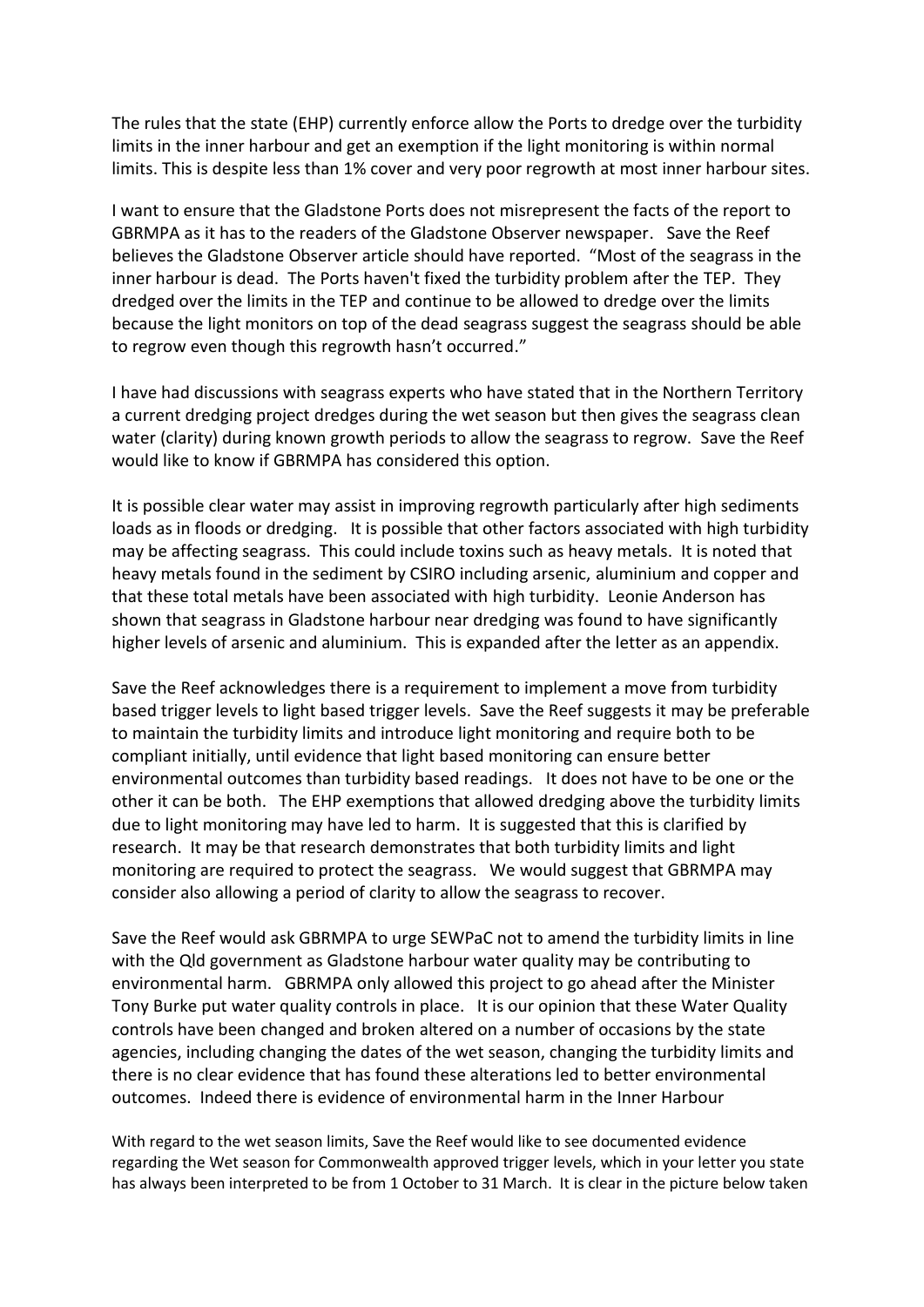from the original approval dated 24/6/2011 that at the beginning of the project wet season dates were from 20 November to 31 March. (see picture below). We would like to see a similar table from the commonwealth government that when dredging began the wet season was from 1 October to 31 March inclusive, and the rationale behind the different wet season dates for state and federal departments.

## Interest: Water

(W1) The registered operator must not allow turbidity levels at sensitive receptors (QE4, ST1, P2, BG10) to exceed the turbidity levels contained in Table 1 - Maximum allowable (6 Hour EMWA) Turbidity levels for a period of greater than 48 hours, unless it can be demonstrated to the satisfaction of the administering authority that the elevated turbidity is the result of errors or natural background variations.

| <b>Sensitive Sites</b><br>(GPS Co-ordinates)  | Maximum 99 <sup>th</sup> Percentile<br><b>Turbidity (NTU)</b> |           |
|-----------------------------------------------|---------------------------------------------------------------|-----------|
| QE4 (S23 44.689' E151 09.676)                 | 34 (Wet)                                                      | 28 (Dry)  |
| (S23 47.987' E151 11.750')<br>ST <sub>1</sub> | 38 (Wet)                                                      | 24(Dry)   |
| (S23 48.514' E151 12.950')<br>P <sub>2</sub>  | 69 (Wet)                                                      | 40 (Dry)  |
| (S23 47.859' E151 14.121')<br><b>BG10</b>     | 56 (Wet)                                                      | 46 (Dry)  |
| SGM1 (S23 50.037 E151 25.702)                 | 12 (Wet)                                                      | 10 (Dry)  |
| SGM2 (S23 47.639 E51 22.958)                  | 11 (Wet)                                                      | $9$ (Dry) |

| Table 1 - Maximum allowable (6 Hour EMWA) Turbidity levels |  |  |
|------------------------------------------------------------|--|--|
|                                                            |  |  |

Note: "Wet" season is from 20 November to 31 March inclusive. The remainder of the year is taken to be the "Dry" season.

Page 7 of 14 · BM100410

 $2411$ Department of Environment and Resource Management

It perplexes Save the Reef that the state government and federal government would have different wet season dates in the initial dredging approvals. Save the Reef would like to understand why the Commonwealth and GBRMPA initially

a) chose a date for the wet season that did not reflect the wet season,

b) did not reflect the historical background turbidity data from the EIS,

c) did not reflect the dates used in the Water Quality Management Plan in

[http://www.westernbasinportdevelopment.com.au/management\\_plans/section/do](http://www.westernbasinportdevelopment.com.au/management_plans/section/documentation) [cumentation](http://www.westernbasinportdevelopment.com.au/management_plans/section/documentation) (Click on water quality management plan)

Quotes taken from the Water Quality Management Plan

"Figure 9. Wet season turbidity at QE4 (20th November 2009 to  $31<sub>st</sub>$  March 2010)"

"Figure 17. Wet season turbidity at BG10 (20th November 2009 to  $31_{st}$  March 2010)"

 **"Table 1.** Water quality sampling dates from November 2009 to September 2010.

Wet Season *20 Nov 2009 – 31 March 2010*

The Water quality management plan states that if the 6 hourly EWMA is above the external reporting trigger level (95<sup>th</sup> percentile) for 1 week they are required to hold a DTRP meeting (step 4) and submit a report. (Step 5). As this did occur in October 2011 whether the wet season or dry season limit was applied, we would like to see the report that details the trigger level they used and how long they were over it for in October and the steps taken. As you are aware the Ports requested that the state government amend that date and it was approved on the 30<sup>th</sup> October, 2011 to amend the wet season date to the 1<sup>st</sup> October. Save the Reef believes it was inappropriate for the state to change that date at the time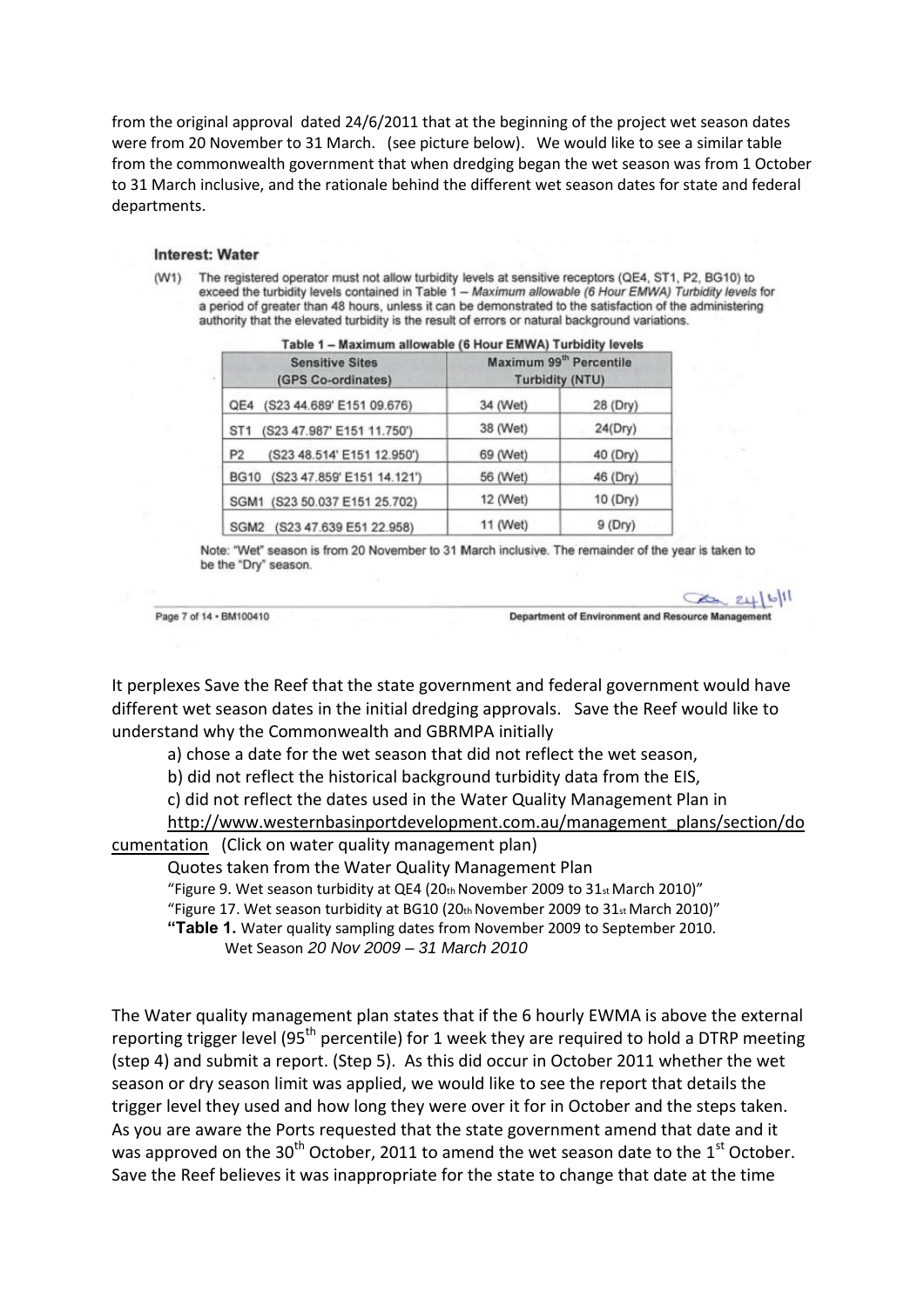when there was confusion around human and fish illness in the harbour and wonders if GBRMPA knew about this change and if so did it voice any objection to this change. We note that this amendment was not made public nor the approval posted on their website.

We note the GPC WBDDP website has posted the EHP amended development approval (or permit for dredging) from early September 2012.

[http://www.westernbasinportdevelopment.com.au/project\\_approvals\\_permits/section/doc](http://www.google.com/url?q=http%3A%2F%2Fwww.westernbasinportdevelopment.com.au%2Fproject_approvals_permits%2Fsection%2Fdocumentation&sa=D&sntz=1&usg=AFQjCNHt19hfhRlegrAXvYv0_X5qAmC1kg) [umentation](http://www.google.com/url?q=http%3A%2F%2Fwww.westernbasinportdevelopment.com.au%2Fproject_approvals_permits%2Fsection%2Fdocumentation&sa=D&sntz=1&usg=AFQjCNHt19hfhRlegrAXvYv0_X5qAmC1kg) 

http://www.westernbasinportdevelopment.com.au/media/pdf/Ammendment%20Develop ment%20Approval%20ERA%2016.pdf

One amendment that we noted is the W2 clause. The amendment changed the turbidity limits from the original

"Should turbidity levels exceed the above level(s) it is not a contravention of condition  $(W1)$ when it can be demonstrated to the satisfaction of the administering authority that elevated turbidity is the result of external factors, (for example, erroneous or invalid data, wave height, rainfall, tides, wind, etc) and not affected by sediment from the dredging to a greater extent than the modelled turbidity increase used for the purpose of developing the Dredge Management Plan."

## to

"Should turbidity levels exceed the above level(s) it is not a contravention of condition (W1) when it can be demonstrated to the satisfaction of the administering authority that a) elevated turbidity is the result of external factors, (for example, erroneous or invalid data, wave height, rainfall, tides, wind, etc) or

b) clearly the result of other dredging activities (e.g. CSDorBHD dredging being undertaken within 500 m of a monitoring site);

c) all benthic PAR monitoring sites (TC1, BS1, DC1, GC1, WI5-2 and PM1) are receiving the minimum light requirement."

The Ports may be in contravention of their development approval because they have breached the turbidity limits but blamed in on tides and used the original W2 clause (the natural variation clause). Save the Reef has had advice that the turbidity breaches (before the amendment) were affected by sediment from the dredging to a greater extent than the modelled turbidity increase used for the purpose of developing the Dredge Management Plan. The Ports admitted that the bund wall was contributing to high turbidity and were granted the TEP to fix this. The breaches after the amendment (e.g. September 2012) do not contravene their development approval as all benthic PAR monitoring sites are receiving the minimum light requirement.

If the Ports are asking for a similar amendment from the Federal government with regard to turbidity and light monitoring, Save the Reef again urges the federal government not to allow this amendment as it in effect nullifies the need to maintain turbidity within the limits.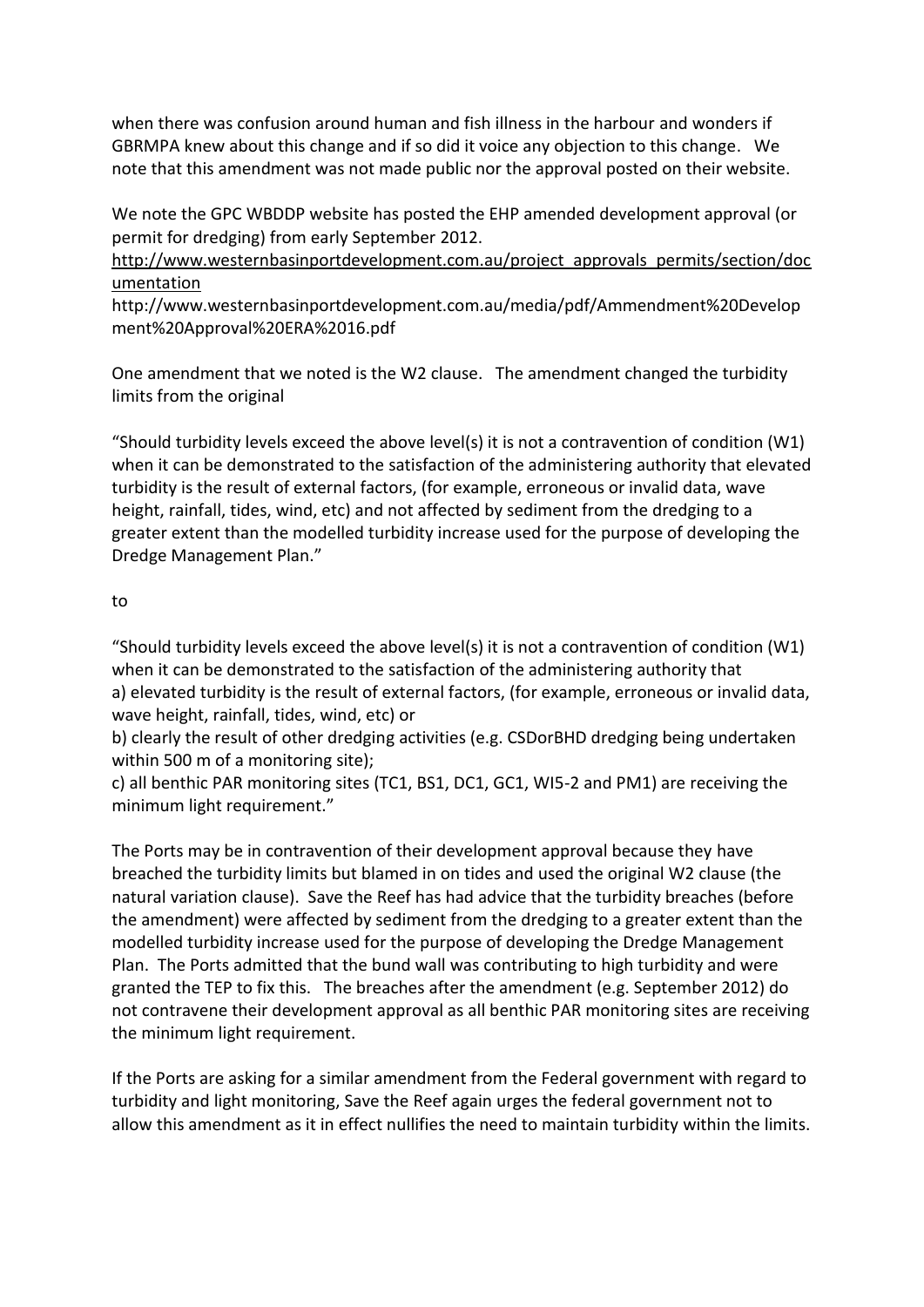Save the Reef suggests if high turbidity occurs it should be investigated and if the turbidity is affected by sediment from the dredging to a greater extent than the modelled turbidity increase used for the purpose of developing the Dredge Management Plan (ERA16 P 9 of 25) then appropriate action should be taken (e.g. repair the bund wall or reduce dredging)

Save the Reef would like to comment on the implementation of actions outlined in the UNESCO decision and in the mission report because in the absence of substantial progress, the possible inscription of the property on the List of the World Heritage in Danger will occur.

*3. Welcomes the initial positive results of the Reef Plan and associated measures to address major long-term impacts on the property from poor water quality, and requests the State Party, in collaboration with its partners, to maintain, and increase where necessary financial investment and sustain the positive trend beyond 2013;*

Save the reef notes that water quality is of central importance and that amending water quality rules that may be interpreted to adversely affect the property may contribute to an In-Danger listing. Save the Reef is concerned that changes to relax water quality monitoring in Gladstone harbour reflects poorly on Australia's commitment to this recommendation. Save the Reef recently presented to state parliament regarding the new Economic Development Bill that will allow miners to discharge mine waste (equal to half of Sydney Harbour) into the Fitzroy catchment that will eventually flow into the Great Barrier Reef. http://www.centraltelegraph.com.au/news/advocates-voice-concerns-over-waterimplications/1616178/ Save the Reef would ask GBRMPA whether it has also voiced their concern over this new state bill. It states to increase where necessary financial investment yet the Qld government has cut 220 positions from the Environment and Heritage Protection http://www.couriermail.com.au/news/full-list-of-queensland-public-serviceredundancies/story-e6freon6-1226471881372

*4. Takes note of the findings of the joint World Heritage Centre/IUCN reactive monitoring mission to the property undertaken in March 2012, and also requests the State Party to address the mission recommendations in its future protection and management of the property;* 

"reduced water quality from dredging, inadequate independent, scientific oversight in monitoring water quality, suggested lack of government response when water quality targets are exceeded, impact on traditional use, and lack of satisfaction regarding procedures for public consultation and transparency." As demonstrated in the letter above issues regarding water quality targets, procedures for public consultation and transparency, remain. A second duplicate channel for Gladstone harbour is submitted for environmental assessment and awarded significant project status. The public have now less time (4 weeks instead of 6 weeks) to comment. UNESCO had recommended time frames be extended. Less than a week was given to comment on the new Economic Development Bill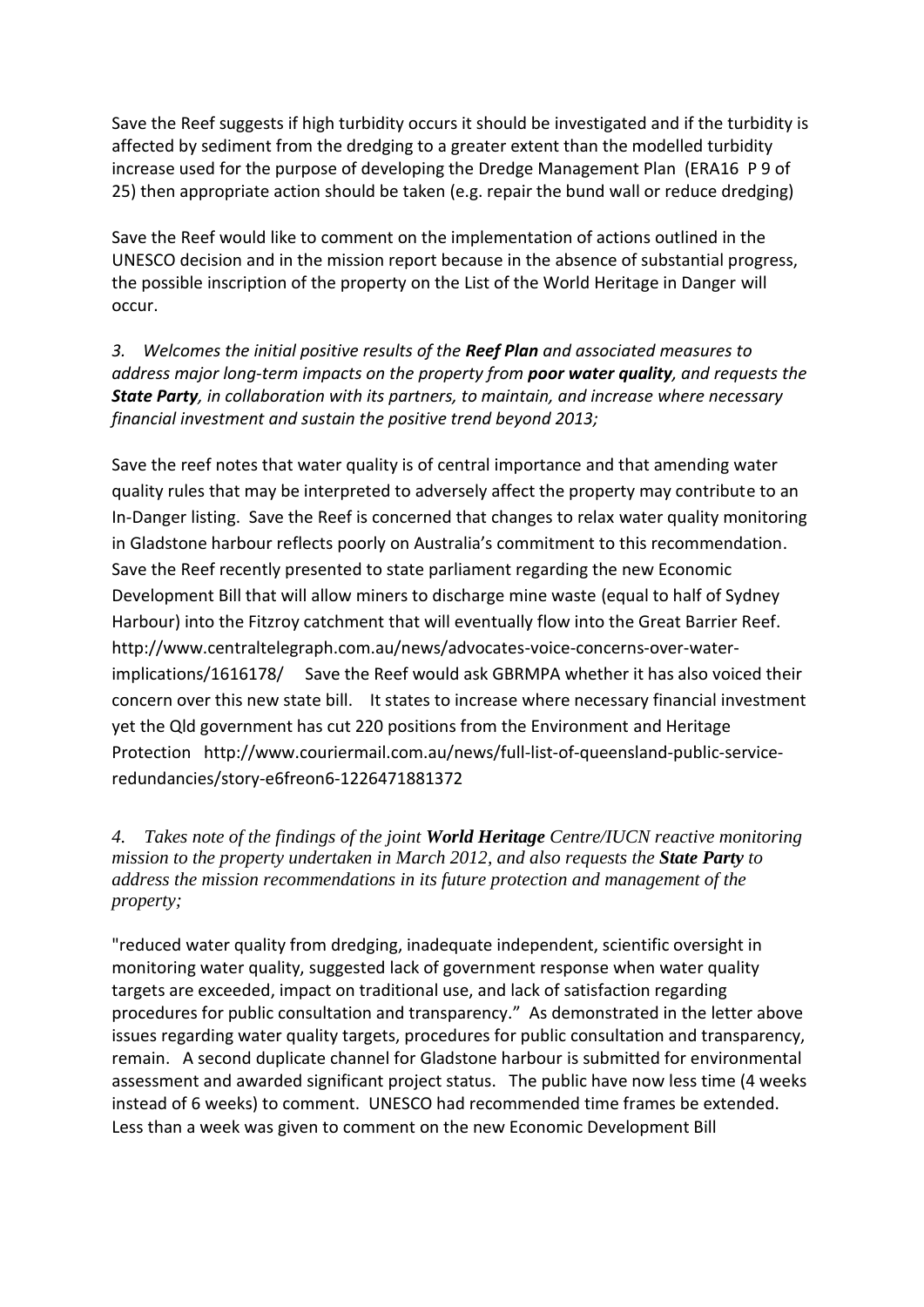*5. Notes with great concern the potentially significant impact on the property's Outstanding Universal Value resulting from the unprecedented scale of coastal development currently being proposed within and affecting the property, and further requests the State Party to not permit any new port development or associated infrastructure outside of the existing and long-established major port areas within or adjoining the property, and to ensure that development is not permitted if it would impact individually or cumulatively on the Outstanding Universal Value of the property;* 

Abbott Point is approved by Tony Burke despite the above recommendation. [http://www.abc.net.au/news/2012-10-10/burke-approves-new-abbot-point-coal](http://www.abc.net.au/news/2012-10-10/burke-approves-new-abbot-point-coal-terminal/4305114)[terminal/4305114](http://www.abc.net.au/news/2012-10-10/burke-approves-new-abbot-point-coal-terminal/4305114)

The coastal development laws in Qld are changed despite the warning by UNESCO above [http://www.greatbarrierreef.org.au/newman-government-latest-diabolic-effort/](http://www.google.com/url?q=http%3A%2F%2Fwww.greatbarrierreef.org.au%2Fnewman-government-latest-diabolic-effort%2F&sa=D&sntz=1&usg=AFQjCNHq6NonFTaUhnGJHDCWlyod6VEjGw)

A 10 year Great Barrier Reef Ports plan is released. "Conservationists say the Queensland Government's plans for port development fly in the face of UNESCO (United Nations Educational, Scientific and Cultural Organization) warnings about the health of the Great Barrier Reef."

http://www.dsdip.qld.gov.au/resources/factsheet/great-barrier-reef-ports-strategy-faq.pdf

## <http://www.abc.net.au/pm/content/2012/s3623749.htm>

*6. Requests furthermore the State Party to complete the Strategic Assessment and resulting long-term plan for the sustainable development of the property for consideration by the World Heritage Committee at its 39th session in 2015, and to ensure that the assessment and long-term plan are completed against a number of defined criteria for success, fully address direct, indirect and cumulative impacts on the reef and lead to concrete measures to ensure the overall conservation of the Outstanding Universal Value of the property;*

The strategic assessment has already experienced delays http://www.news-mail.com.au/news/great-barrier-reef-assessment-still-longway/1584665/

*7. Urges the State Party to establish the Outstanding Universal Value of the property as a clearly defined and central element within the protection and management system for the property, and to include an explicit assessment of Outstanding Universal Value within future Great Barrier Reef Outlook Reports;*

The SEWPaC - [Compliance Report EPBC 2009/4904 Third Party Compliance Audit found](http://www.westernbasinportdevelopment.com.au/media/pdf/Aquas%20WBDDP%20Compliance%20Reprt%20EPBC%2020094904.pdf) 

"While plans make reference to the Great Barrier Reef World Heritage Area and National Heritage Place (e.g. WQMP – Section 4 Key Environmentally Sensitive Locations, ASSMP – Site Characteristics) the values of the Great Barrier Reef World Heritage Area and National Heritage Place, and EPBC Act listed species and habitat likely to be impacted by the components of the action have not always been clearly described in all plans and reports." It also found "non-conformance" which was raised during the audit - namely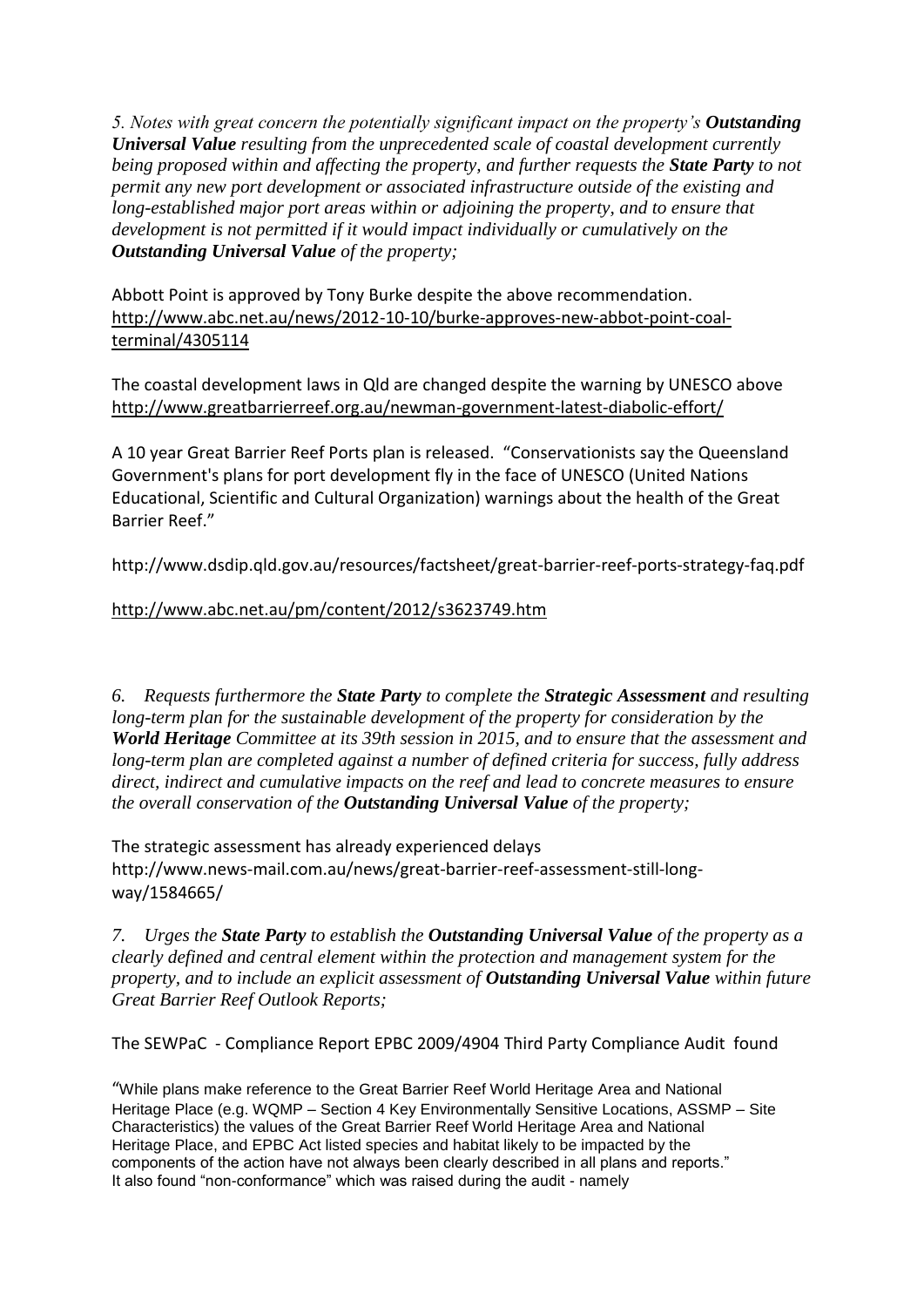"No evidence was available to verify that the independent auditor had been approved and the audit criteria agreed to by SEWPaC prior to the audit being conducted;"

8. Recommends the **State Party**, in collaboration with its partners, to sustain and increase its efforts and available resources to conserve the property, and to develop and adopt clearly defined and scientifically justified targets for improving its state of conservation and enhancing its resilience, and ensure that plans, policies and development proposals affecting the property demonstrate a positive contribution to the achievement of those targets, and an overall net benefit to the protection of **Outstanding Universal Value**;

AIMS released a study that shows a 50% decline in reef coral in the last 27 years.

[http://www.aims.gov.au/latest-news/-/asset\\_publisher/MlU7/content/2-october-2012-the](http://www.aims.gov.au/latest-news/-/asset_publisher/MlU7/content/2-october-2012-the-great-barrier-reef-has-lost-half-of-its-coral-in-the-last-27-years)[great-barrier-reef-has-lost-half-of-its-coral-in-the-last-27-years](http://www.aims.gov.au/latest-news/-/asset_publisher/MlU7/content/2-october-2012-the-great-barrier-reef-has-lost-half-of-its-coral-in-the-last-27-years) 

Minister Tony Burke states on "Lateline" that despite this decline he doesn't think we will get the In-Danger listing. *[www.abc.net.au/](http://www.google.com/url?q=http%3A%2F%2Fwww.abc.net.au%2F&sa=D&sntz=1&usg=AFQjCNFKXDYqC6n7Lxs6jfSkrQ-oUlR5zg)lateline/content/2012/s3602458.htm* There is no large funding increase to address this dire situation after this report is released from either federal or state authorities.

Minister Tony Burke later talks about selling seagrass meadows to the miners (e..g selling bits of the World Heritage Area). *[http://www.theaustralian.com.au/national](http://www.google.com/url?q=http%3A%2F%2Fwww.theaustralian.com.au%2Fnational-affairs%2Fseagrass-plan-would-hit-miners%2Fstory-fn59niix-1226476086791%255C&sa=D&sntz=1&usg=AFQjCNFOpKqKEv9sMxMRiydRS3fIoLLO2g)[affairs/seagrass-plan-would-hit-miners/story-fn59niix-1226476086791\](http://www.google.com/url?q=http%3A%2F%2Fwww.theaustralian.com.au%2Fnational-affairs%2Fseagrass-plan-would-hit-miners%2Fstory-fn59niix-1226476086791%255C&sa=D&sntz=1&usg=AFQjCNFOpKqKEv9sMxMRiydRS3fIoLLO2g) "Mr Burke is understood to favour a plan under which a major seagrass area could be effectively "sold" to companies in exchange for development approvals"*

The seagrass in Gladstone harbour does not reflect the conditions set leads to better outcomes. Indeed the seagrass in other areas such as Moreton bay recovers while Gladstone harbour inner harbour does not. *[www.greatbarrierreef.org.au/](http://www.google.com/url?q=http%3A%2F%2Fwww.greatbarrierreef.org.au%2F&sa=D&sntz=1&usg=AFQjCNGX-SLW44MX540OEa0f5P2_vtkK_g)seagrass-spin-byminister-tony-burke/* 

*9. Requests moreover the State Party to undertake an independent review of the management arrangements for Gladstone Harbour, that will result in the optimization of port development and operation in Gladstone Harbour and on Curtis Island, consistent with the highest internationally recognized standards for best practice commensurate with iconic World Heritage status;*

Save the Reef has been told Environment Minister Andrew Powell has stated this will not happen. The Federal Government has stated "work has commenced on a comprehensive strategic assessment of the Great Barrier Reef World Heritage Area and adjacent coastal zone, which will include the Queensland Government's strategy for port development and managing the safety of vessel movements within port limits and compulsory port pilotage areas; identifying existing and planned urban and industrial areas; identify planned and potential state development areas and urban development areas. As part of this strategic assessment, an independent review of management arrangements for Gladstone Harbour is under consideration by the Australian and Queensland governments. This review will take account of earlier studies and examine the current activities to ensure that it is underpinned by the best available scientific information."